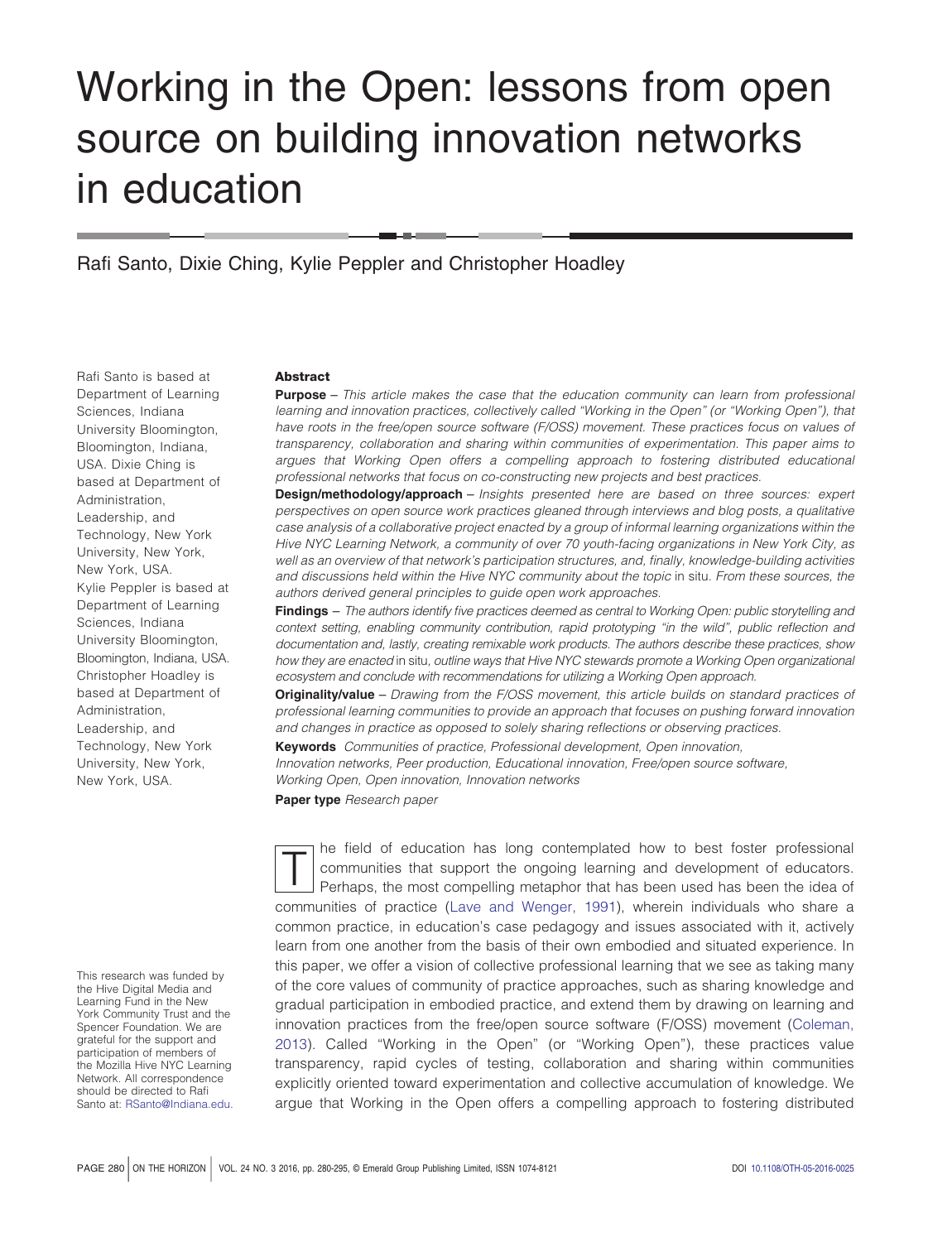educational professional ecosystems that simultaneously co-construct new projects along with the best practices surrounding them.

Of course, ideas, practices and values from open source culture are not entirely new to education. Open educational resources (OER; Atkins *et al.*[, 2007;](#page-14-2) [Hylén, 2006;](#page-14-3) [OECD,](#page-15-0) [2007\)](#page-15-0) have a more established recent history as a means of producing and making accessible educational content through alternate copyright licenses. However, practices of "Working Open", although they might share some "familial" resemblances to OER, are distinct in terms of how they build on open source culture within education, focusing more on a set of social practices around innovation rather than on a work's legal status, something we explore in this study.

The ideas shared here are rooted in a real-world practice context – the Hive NYC Learning Network – and represent perspectives that come from practitioners and experts linked to that community that have actively sought to embody Working in the Open in their professional practice. Hive NYC is a collective of 70 out-of-school learning organizations, ranging from libraries and museums to afterschool and community-based groups. Stewarded by the Mozilla Foundation, creator of the well-known open source Web browser Firefox, this community holds as its tagline "Explore, Create, Share", indexing the key goals of the network – exploring new ideas, practices and technologies, collaboratively engaging in the creation of new and experimental educational initiatives and actively sharing what's being learned along the way, as well the products of this work. Hive members' experimental work is diverse – from afterschool programs that bring together youth to design augmented reality games to digital badging systems that incentivize healthy behavior to video-editing tools that promote critical media literacy by supporting remix practices. Hive organizations aim to design new approaches to pedagogy through an ongoing process of community learning and collaboration among members. In this article, we present insights that resulted from knowledge-building activities and discussions with members of Hive NYC and qualitative data drawn from a larger three-year ethnographic study of the network. Analysis focuses on operationalizing emic understandings of "Working in the Open" and presentation of field data that shows how these practices were enacted *in situ*.

Through our discussions and analysis, we find that Working Open is characterized by five central, interwoven practices:

- 1. public storytelling and context setting;
- 2. enabling community contribution;
- 3. rapid prototyping "in the wild";
- 4. public reflection and documentation; and
- 5. creating remixable work products.

In this paper, we define these practices, show how they are enacted and identify structures that the Hive NYC stewards utilize to promote a Working Open organizational ecosystem that may be drawn on by other educational leaders. Finally, we outline recommendations for others that are interested in engaging in Working Open practices or aim to foster professional communities based on these principles.

# Free/open source software, commons-based peer production and open collaboration

Many in the educational world might be familiar with ideas and practices linked to open source culture via the open educational resources (OER) movement. Although Working in the Open indexes some similar commitments, its general orientation is much more focused on how work gets done, as opposed to the legal and intellectual property issues associated with produced work, which is where OER centers its attention. As a means of understanding how Working Open represents a distinctive intersection of open source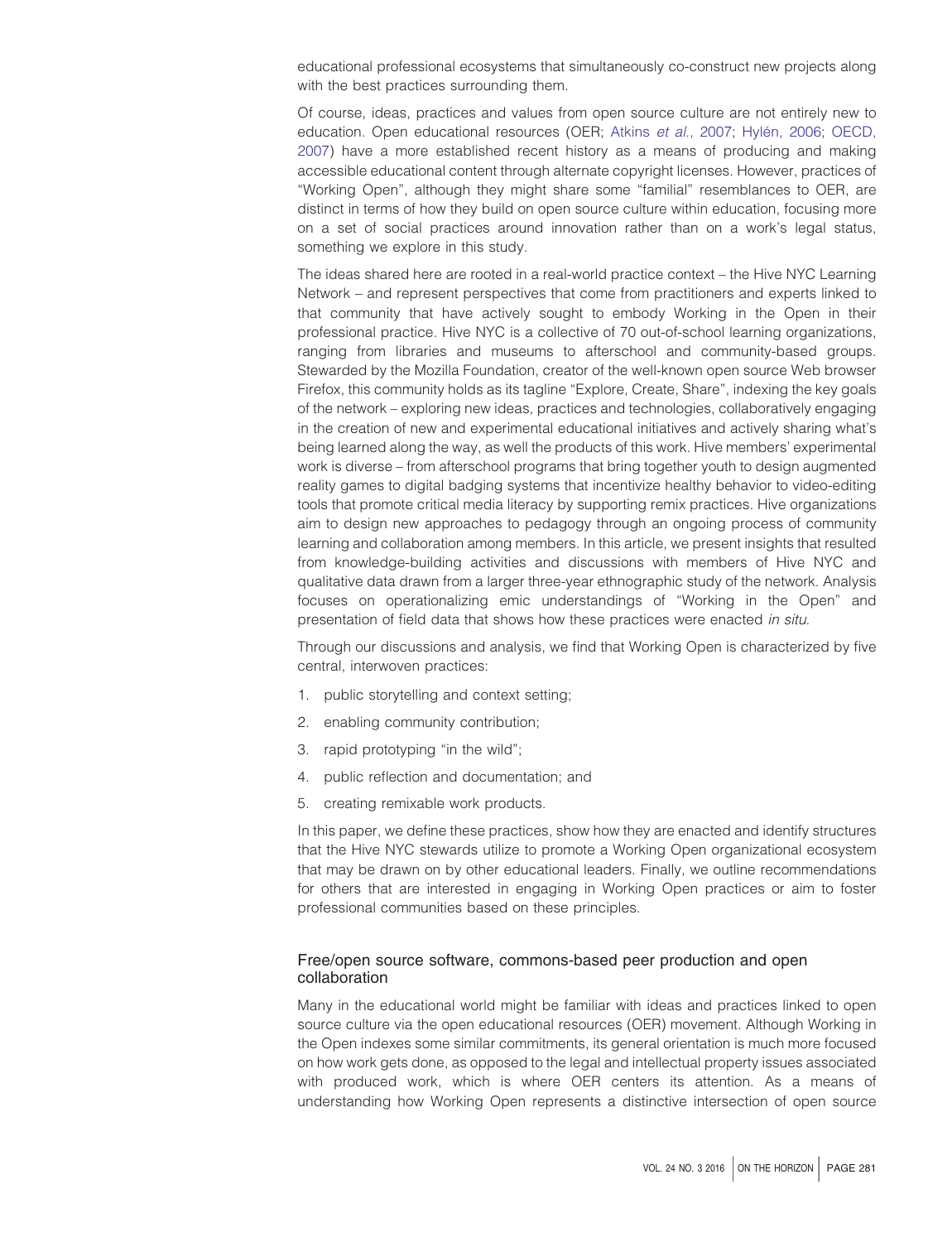culture with education, in this section, we briefly discuss the F/OSS movement [\(Coleman,](#page-14-1) [2013;](#page-14-1) [Kelty, 2006\)](#page-14-4) with its associated commitments, values and practices.

In brief, we argue that F/OSS represents both an alternative intellectual property framework (a "content" orientation) and an alternative mode of production (a "process" orientation), and that although education has drawn off of alternative licensing of intellectual property through the OER movement, what we see in Hive NYC around "Working in the Open" more deeply indexes F/OSS's alternative ways of work, specifically open collaboration [\(Forte and](#page-14-5) [Lampe, 2013\)](#page-14-5) and peer production [\(Benkler, 2002,](#page-14-6) [2006\)](#page-14-7) in a way that has not been present in the education sector previously.

#### *"Copyleft" and free/open source software's "content orientation"*

In terms of its "content orientation", the non-proprietary legal nature of software artifacts within F/OSS is best characterized by what Richard Stallman, one of the movement's foundational figures, calls "the four freedoms". Software and code is denoted as "free" or "open source" if its recipients can "(0) use it, (1) modify it, (2) redistribute it in original and (3) redistribute it in modified forms" (GNU.org, retrieved August 2014). This status is achieved specifically through the application of non-proprietary, often referred to as "copyleft", copyright licenses [\(Mustonen, 2003\)](#page-14-8) to software and by providing easy access online to the source code of the software.

#### *Peer production, open collaboration and free/open source software's "process" orientation*

Values around information freedom and openness are also indexed in the "process orientation", the cultural practices of work, organization and collaboration, found in the F/OSS community. Two similar framings of such modes of organization linked with F/OSS are commons-based peer production [\(Benkler, 2002,](#page-14-6) [2006\)](#page-14-7) and open collaboration [\(Forte](#page-14-5) [and Lampe, 2013\)](#page-14-5). Benkler defines commons-based peer production as a socioeconomic model of producing goods and services, aided through coordination mechanisms of the internet, whereby many distributed and often volunteer actors self-organize to contribute to larger projects in a relatively decentralized manner [\(Benkler, 2002\)](#page-14-6). [Forte and Lampe](#page-14-5) [\(2013,](#page-14-5) p. 536), in a similar vein, state that an "open collaboration system is an online environment that (a) supports the collective production of an artifact (b) through a technologically mediated collaboration platform (c) that presents a low barrier to entry and exit and (d) supports the emergence of persistent but malleable social structures". We see these social practices associated with how work gets done and who is involved as being the core cultural touchstone of F/OSS that Working Open is centered on.

#### *Circulation of free/open source software approaches beyond software*

An increasing number of pursuits outside of the realm of software have engaged with these two cultural touchstones of F/OSS. Perhaps the most famous and well studied of these is Wikipedia, the user-generated encyclopedia, but a host of other domains, including science [\(Anderson](#page-14-9) *et al.*, 2002; Eiben *et al*[., 2012;](#page-14-10) [Nielsen, 2012\)](#page-15-1), journalism [\(Gillmor, 2004\)](#page-14-11) and business [\(Chesbrough, 2006;](#page-14-12) [Von Hippel, 2001;](#page-15-2) [Von Hippel and Keogh, 2003\)](#page-15-3), have all appropriated these values and practices, reshaping them in various ways according to the particularities of purpose and social organization found within those contexts.

These extensions into new domains index what [Coleman \(2013,](#page-14-1) pp. 190-191) has referred to as the "semiotic surplus and elasticity" of F/OSS's values and practices, their ability to flexibly be "translated" into new contexts  $-$  a central concern of this study. In the next section, we will discuss some of the ways that F/OSS culture has already circulated into the domain of education through the OER movement.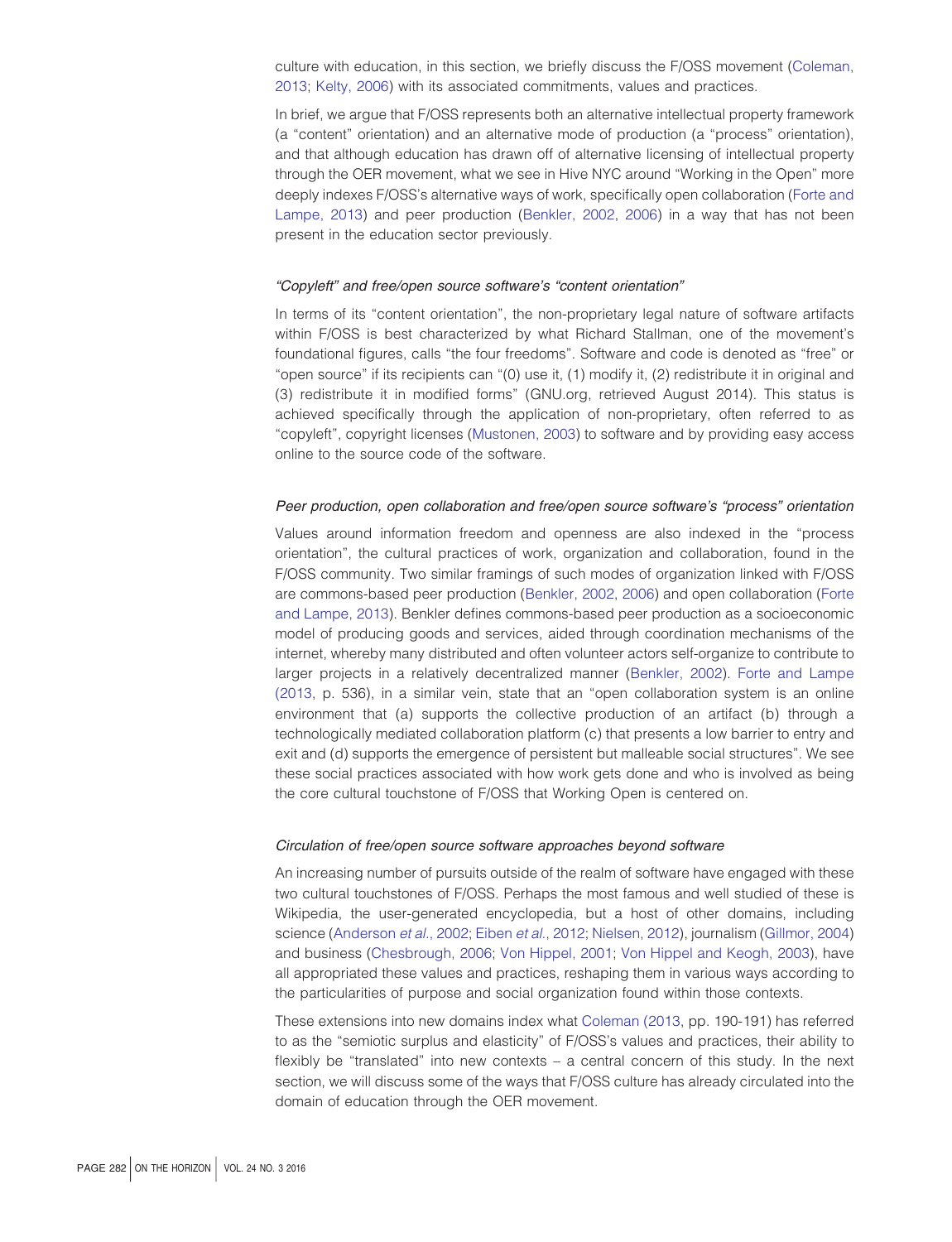# Prior intersections between free/open source software culture and education: open educational resources

The case of "Working Open" that we describe and analyze in this study is not the first time that aspects of open source culture have been taken up within the world of education. Specifically, the well-established world of OER (Atkins *et al.*[, 2007;](#page-14-2) [Hylén, 2006;](#page-14-3) [OECD,](#page-15-0) [2007\)](#page-15-0) represents the central example of how the ethos of open source already has footholds within education. In this section, we review OER in terms of the ways it indexes open source culture and argue that the practices of "Working Open", although they might share some "familial" resemblances to OER, are a distinct phenomenon in terms of how they appropriate and circulate aspects of open source culture within the education world.

OER, as evident from its title, is centrally concerned with opportunities to access, and repurpose, materials associated with education and the possibilities that networked technologies provide *vis-a`-vis* this problem. "Resources" might include textbooks, courses, videos, assessments, software and a range of other "content" or "tools" used to support teaching and learning. This material orientation is evident in the regular usage of terms such as "learning objects" [\(Wiley, 2006,](#page-15-4) p. 1) as the defining noun of OER, along with "repositories and referatories" [\(Hart and Albrecht, 2004\)](#page-14-13) that collect and make said objects broadly available.

These resources are most often deemed "open" through two criteria: no-cost availability via the internet and non-proprietary legal licensing when it comes to copyright [\(OECD, 2007\)](#page-15-0). Proponents of OER look to "copyleft" licenses such as the GNU General Public License, the Open Publication License and Creative Commons licenses as the legal means through which educational resources, be they textbooks or software, could be repurposed, reconfigured and redistributed. As noted in an Organisation for Economic Co-operation and Development (OECD) meeting on OER, notions of "open content" popular within the OER community "popularize[ed] [. . .] the idea that the principles of the open source/free software movements can be productively applied to content" [\(Wiley, 2006,](#page-15-4) p. 1).

For the most part then, the OER movement has drawn more substantively from aspects of the F/OSS movement that are concerned with legal "content" orientations toward copyright and the technological mediation of access to content. There has been much less attention given within OER to the modes of organization, in the form of commons-based peer production and open collaboration, that characterize the ways that F/OSS communities engage in their work.

It is these processes and practices of open source culture that are the focal point for this article. In our analysis, we will build on this existing work to look at the "translation" of F/OSS culture into education by investigating the setting of the Hive NYC Learning Network, with its attendant stewards at the Mozilla Foundation and members in the form of 70 out-of-school educational organizations.

# Methodology

This paper combines data from three primary sources. First, it looks at expert perspectives on what constitutes "Working in the Open". Second, it draws on explicit community conversations that occurred within the network about the topic. Finally, it integrates qualitative field observation data about projects that enacted "Working in the Open" practices *in situ*. We use these data to answer the following research questions:

- *RQ1*. What do experts from the free/open source software community as well as educational practitioners see as the central practices associated with "Working in the Open"?
- *RQ2*. How do these Working Open practices manifest within a network of informal educational organizations? What structures were used to support the enactment of these practices?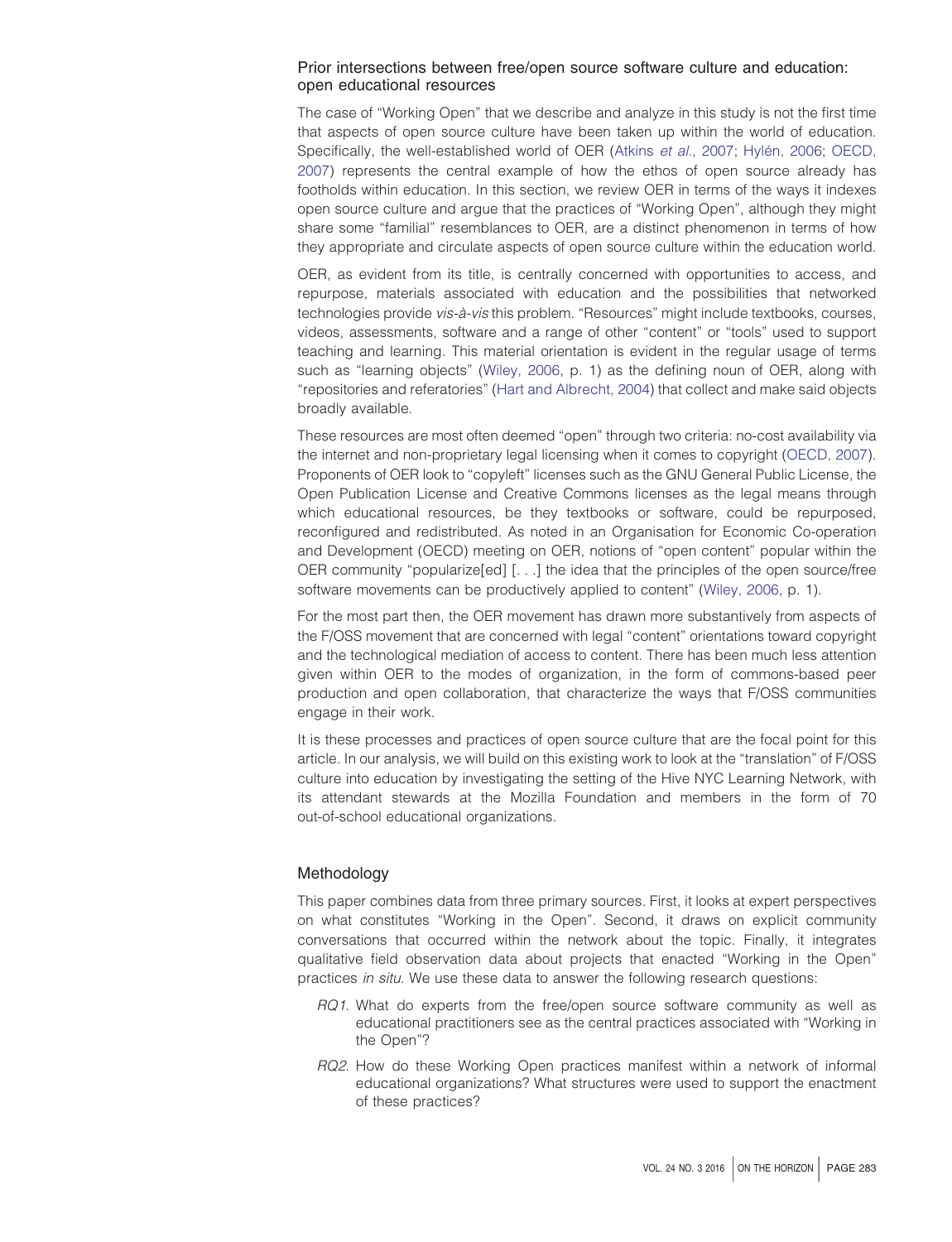*RQ3*. What principles should organizations and communities interested in Working Open keep in mind as they engage in this mode of production?

For *RQ1*, we analyze two data sources. The first is six 1-h interviews with Mozilla employees that we deemed as experts on Working Open, based on their extensive writing on the subject and/or their active attempts to promulgate principles of Working Open in the Hive community, as well as blog posts that these individuals wrote on the subject. The second is discussions and knowledge sharing activities that our research team facilitated with members of the Hive NYC Learning Network. Specifically, we analyzed transcripts from a day-and-a-half-long design meeting where members discussed issues and challenges associated with a number of key network goals: circulating knowledge, capturing best practices, identifying experts and accumulating collective understandings around pedagogy. Within that meeting, the idea of Working in the Open as a key practice to focus on and discuss further became apparent. To answer *RQ1*, we identified "Working Open" practices through a thematic open-ended coding process, and these practices were then used in subsequent analyses as the conceptual basis for answering *RQ2* and *RQ3*.

To answer *RQ2*, concerning how these practices get enacted *in situ* and what structures support them, we draw on two data sources. First, we focused on a collaborative project implemented by seven Hive NYC member organizations called the Hive Moveable Game Jam (HMGJ). These organizations collaboratively implemented a series of day-long events in 2014 and 2015 where young people could learn game design by engaging in activities at a range of "stations" run by participating organizations. Data for this example come from four 0.5-h interviews with Hive NYC members participating in the initiative, 9 h of field observation of both game jams themselves and contexts where project leaders shared about the initiative with other professionals and, finally, project documentation including blog posts, public and private e-mails and online collaborative documents used to organize the initiative. Second, we focused on over 50 h of ethnographic observation of activities that Hive network stewards at Mozilla engaged to identify the structures that supported Working Open within the community.

For our final question concerning recommendations and design principles for others that are interested in engaged in open work or fostering communities that embody these norms, we look across all of the forms of data mentioned so far – expert interviews, project case studies and community knowledge-building activities that we facilitated related to Working Open. We synthesize from all of these sources general principles that were either explicitly stated or implicitly enacted when it came to effectively Working in the Open.

# The core practices of "Working in the Open"

To begin the analysis, we focus on making sense of how our respondents talked about what constitutes Working in the Open. We identified five distinct yet interconnected practices that were shared as being central to Working Open:

- 1. public storytelling and context setting;
- 2. enabling community contribution;
- 3. rapid prototyping "in the wild";
- 4. public reflection and documentation; and
- 5. creating remixable work products.

In this section, we describe each of these practices in turn.

#### *Public storytelling and context setting*

Creating a shared narrative and broader context was seen as fundamental to Working Open. It was heavily associated with having a mission that inspired a range of actors from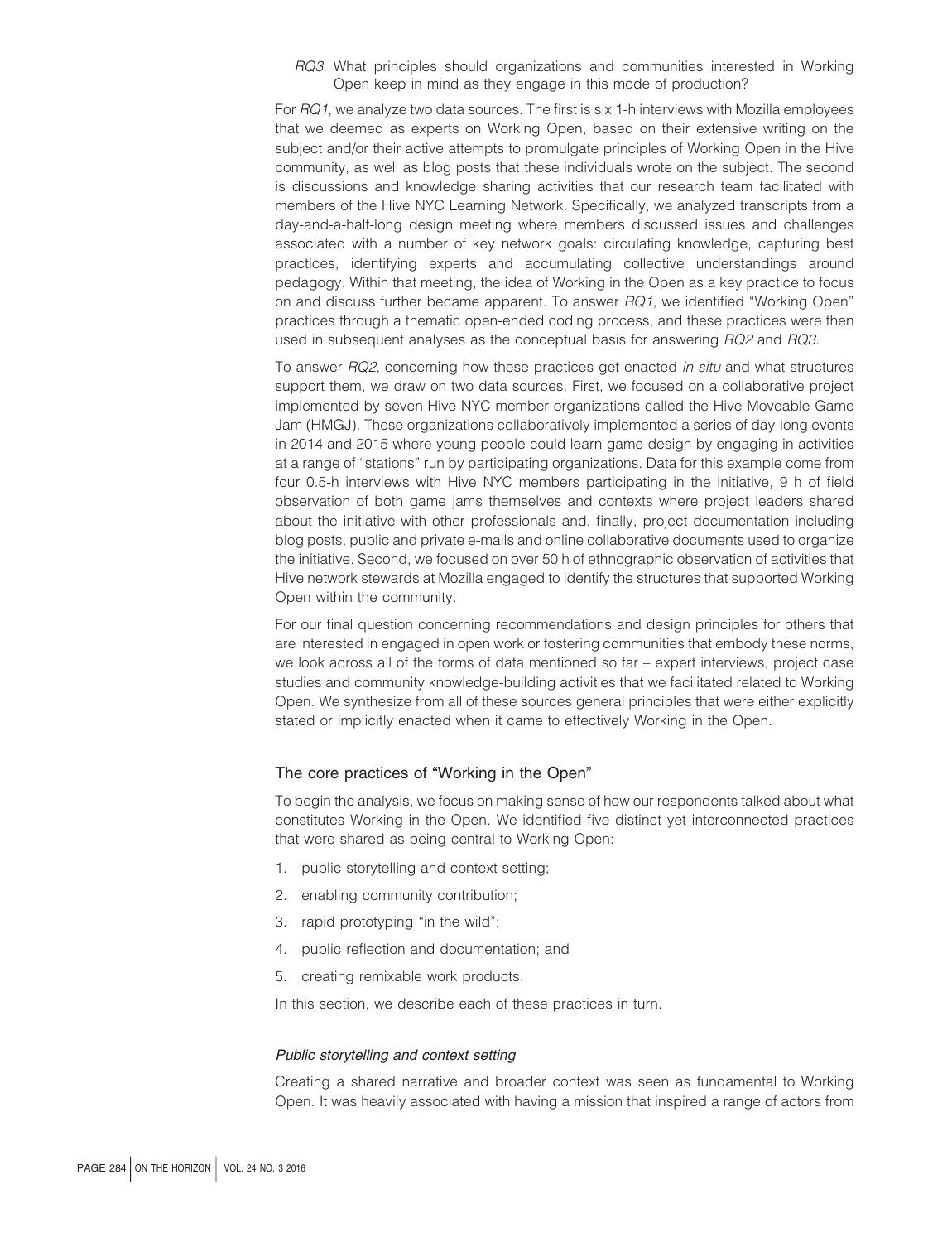beyond your organization to join in and contribute to a larger vision. As Jason[\[1\]](#page-14-14), a Mozilla employee, put it:

Ultimately, that mission and that story that inspires is basically what sparks the magic resource or force multiplier of open which is the passion of other people to want to contribute and build that thing with you.

Practices around public storytelling and context setting emphasize on the importance of both having and articulating a problem that a much larger group of actors would be interested in putting time into solving.

# *Enabling community contribution*

Once someone is interested in a larger idea, there then has to be a way for them to contribute to an associated project. Enabling this kind of participation was often put in terms of "on-ramping" or creating "avenues for participation" that were clear and easily engaged with for those contributing. Contributions themselves might be small, such as asking people to give feedback on an idea via e-mail or seeing if another organization can provide a space where an organization might test out an early prototype, or larger, such as bringing someone in to actively build part of a tool or curriculum in a way that leverages their expertise. The view of Working Open emphasizes on designing projects in ways that not only engage a range of stakeholders but also build clear opportunities for these stakeholders to contribute meaningfully to the development of a project.

Enabling community contribution is both about what Jason referred to in a blog post as "getting greater bang from limited resources. punching above our weight", as well as testing out whether the ideas you're working with are powerful and resonant. If people are not interested in contributing, it may be a sign that a project's ideas should change in some way.

# *Rapid prototyping "in the wild"*

Part of "openness" that respondents spoke about was a commitment to quickly prototyping, testing out and iterating small ideas in real contexts before they "go big". Then, as they develop, continually engaging in public testing is used as a means of getting feedback on and strengthening the work. This might mean something as simple as gathering some co-workers around a table to engage in an activity or play with a prototype or, on a larger scale, holding a day-long workshop that pilots an idea before implementing a full curriculum. Jason talked about the practice in this way: "because you are releasing those prototypes earlier and more often, you're constantly getting feedback from the real world on what is actually working versus what you thought was going to work and that instills a kind of humility and resilience and a greater likelihood of success in your project".

#### *Public reflection and documentation*

The role of documentation and reflection was seen as central to open work. As a project develops and pilots happen, recapping the work and reflecting on it publicly in places such as forums, meet-ups and blogs allows for better iteration by those leading the project, but is also linked to the storytelling function that provides context for different stakeholders to get involved as the work is unfolding. Individuals that are already and yet to be involved are able to use such documentation as a basis for making sense of what is happening in a project, learn from it and potentially contribute to it. As one Hive steward put it in a blog post:

Our hope is that this steady piloting helps us advance solutions toward old problems in education. However, we face a challenge. This generation of knowledge, process and work cannot serve the collective Network without a way to capture, catalog and make it visible.

They went on to speak more specifically to what such documentation should speak to and reflect on: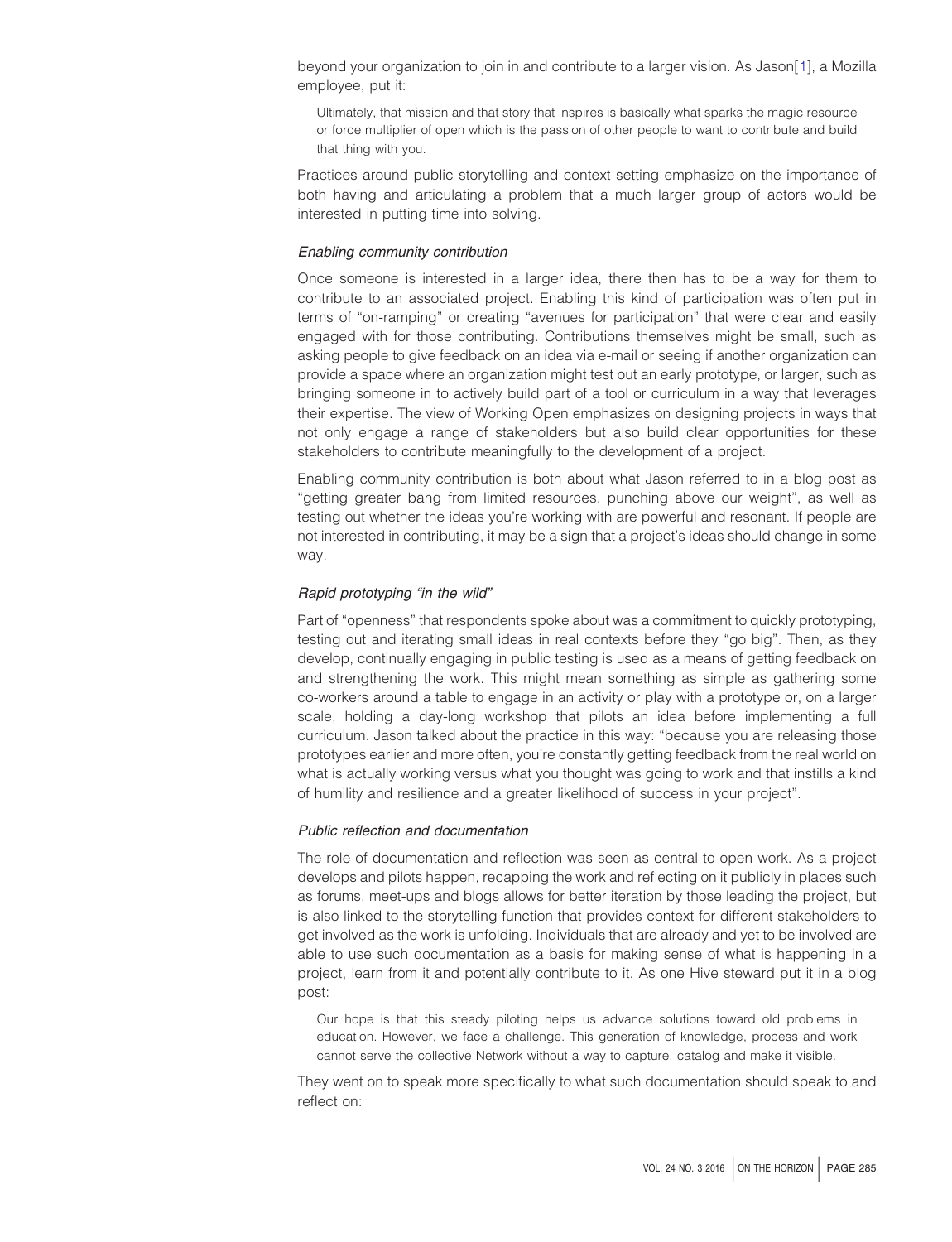The challenges faced, the micro lessons learned along the way, the in-the-moment course corrections, the things that worked well that helped shape the ultimate direction. This information is crucial to know if someone is to repeat the process with fidelity or learn from it for their own context.

#### *Creating remixable work products*

Finally, creating work, whether it be technology, curriculum or program models, that others could easily and legally modify and re-use for their own purposes was seen as central to Working Open. If the practice of public reflection and documentation discussed above emphasizes sharing work in progress, the creation of remixable work products was about sharing the thing being worked on itself in ways that others can take up and build on. Going back to its roots in open source software where the source code of a project remains legally accessible, similarly Working Open in education was seen as valuing the development of "OER" that are remixable, transparent and extensible. On a legal level, this might mean using "copyleft" licensing such as Creative Commons, Open Publication License and GNU General Public License. Beyond being legally remixable though, it might mean thinking about how actors can create resources that are more easily appropriated by others by privileging modularity and extensibility. This practice was seen as linking to other practices, such as enabling community contribution, in that having work that is legally remixable lowers the barriers for others to contribute their knowledge and add meaningfully to projects. As Jason shared in an interview, "by using things like open licenses or allowing people to freely build on or remix or localize your work, it is more of an empowerment model than that traditional production and consumption model".

Having outlined in this section the ways that Working Open was seen as a method of producing of new work and operationalizing what specific practices experts saw as constituting this mode of work, the next section will focus on what participation structures Hive NYC staff enacted to support organizational engagement in these practices.

# Building Working Open ecosystems in education: Hive NYC as a model for collective innovation

The Mozilla Foundation staff that stewarded the Hive NYC Network aimed to norm open practice through specific participation structures that could support a strong ecosystem for collective innovation on the part of its members. In this section, we share some of the practical routines and structures put in place by Hive NYC stewards as examples of tools that can be appropriated by other educational leaders looking to promote professional communities that not only share but build innovations together.

Stewards from Mozilla actively spoke about how they saw Working Open practices as a way for member organizations to improve their projects and overall work. As a foundation to this culture, they shared how they positioned members as "not just educators but also designers", professionals that come up with new forms of pedagogical practice. Kara, a network steward, put it this way:

We're aware that the members of the Hive are not just educators but also designers, and some of them have a sense of themselves as people who are creating systems and negotiating relationships between people and might think of themselves as higher-level designers. [. . .] I'll use the word "design" as a way to have people understand what their role is in the process, and so increasingly we'll try to make sure that people are thinking about themselves as people who are designers.

Hive stewards actively developed and implemented a variety of channels through which members could openly work as a means of advancing their organization's projects – community calls that were documented on public and collaborative etherpads [digital notepads similar to Google Documents (Docs)]; community meet-ups with associated re-caps on the Hive NYC blog; "cohort" calls where active projects shared work; an online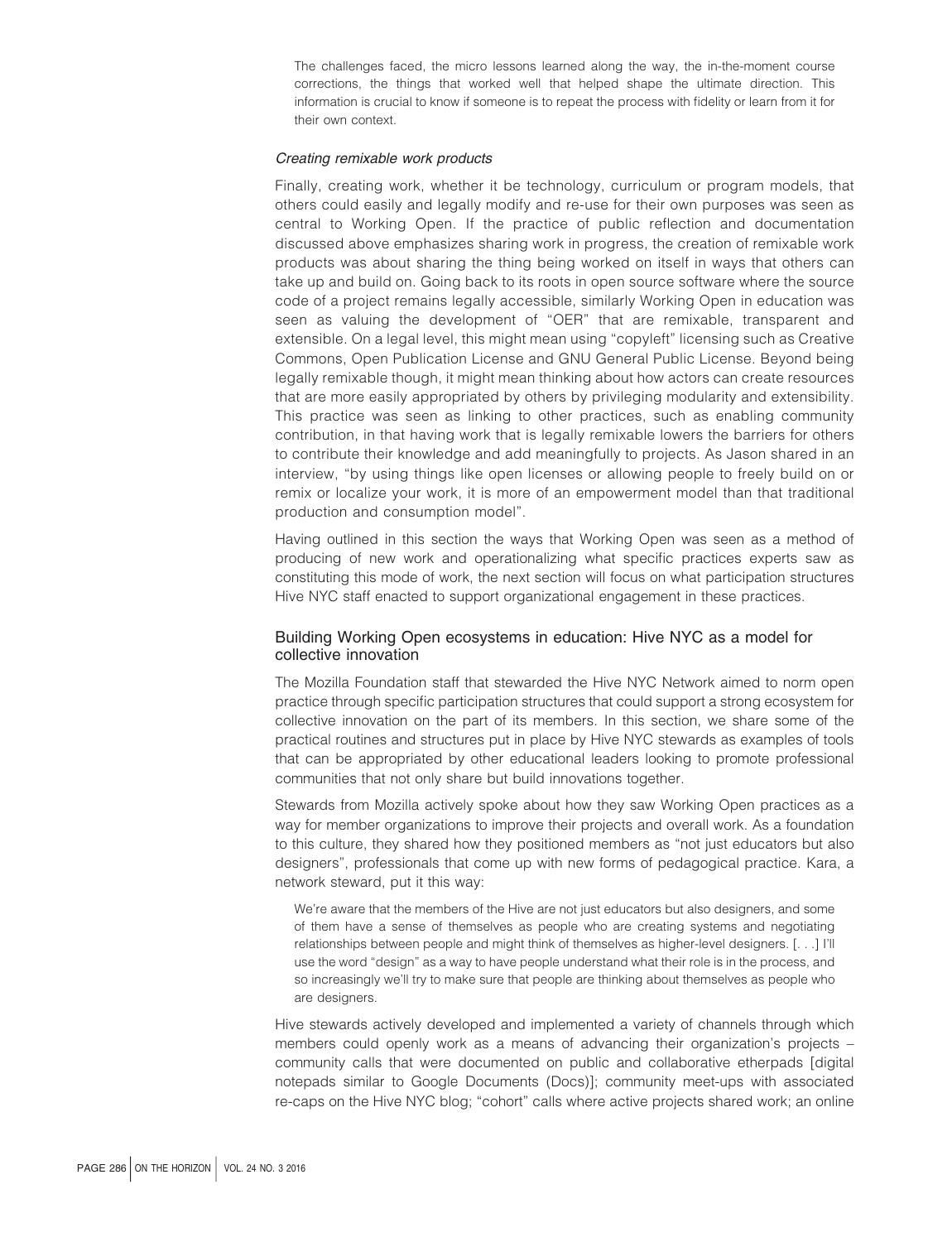portfolio on the Hive NYC website where members could document and share resources around projects; an online e-mail listserv where members could ask questions, post information and, on occasion, solicit collaborators; and others. See [Table I](#page-7-0) for the range of participation structures facilitated by Hive NYC stewards.

Across all of these, members of the network were regularly given the opportunity to learn more about each other's work (as in community meetings), prototype and test new learning approaches (in places such as network run "Pop-Ups"), give feedback to one another about ongoing projects (in contexts such as "cohort" calls) and generally find out who was expert in what area in ways that promoted collaborations leveraging distinctive skills that were distributed across the network. Speaking about these structures, Kara shared:

| Participation structure                 | Description                                                                                                                                                                                                                                                                                                     | Frequency and mode of engagement                                                                                                    |
|-----------------------------------------|-----------------------------------------------------------------------------------------------------------------------------------------------------------------------------------------------------------------------------------------------------------------------------------------------------------------|-------------------------------------------------------------------------------------------------------------------------------------|
| Meet-ups                                | Regular community gatherings that serve a variety<br>of purposes and activities; members sometimes<br>shared projects, gave feedback to each other,<br>engaged in discussion and debate around<br>common issues and socialized and networked in<br>ways that might result in new collaborative projects         | Face-to-face; monthly; very often Hive members<br>facilitated activities or discussions; more often<br>Hive "HQ" designs activities |
| "Pop-up" learning events                | Youth facing half, full or multiday events with a<br>range of organizations running "stations" where<br>youth are engaged in digital and production-<br>centered learning activities                                                                                                                            | Face-to-face; irregular frequency                                                                                                   |
| Specialized professional<br>development | Curated talks or trainings around common areas of<br>interest, such as engaging with a new learning<br>technology or discussing issues around<br>partnerships, spread and scale, etc.                                                                                                                           | Face-to-face and irregular frequency                                                                                                |
| Community calls                         | Regular group conference calls, mediated by<br>collaborative online notepads, that served a variety<br>of purposes and activities; members and Hive HQ<br>often give updates about projects and<br>opportunities and broader discussions about<br>issues were held                                              | Monthly; voice-based, multimodal synchronous<br>engagement (presentations and digital<br>notepads)                                  |
| Cohort calls                            | Regular group conference calls explicitly oriented<br>toward members sharing about ongoing<br>collaborative projects, speaking to challenges<br>encountered, how they solved them and opening<br>up to feedback and advice from other Hive<br>members                                                           | Every six weeks; voice-based; multimodal<br>synchronous engagement (presentations and<br>etherpad)                                  |
| Online project portfolio                | Documentation space on the Hive NYC website<br>where members created entries that include<br>descriptions of their youth-facing projects,<br>including a range of documentation such as<br>curricular resources, logic models, photos, videos<br>and links to online documentation such as blogs<br>and reports | Online; with members creating entries for their<br>projects                                                                         |
| Network blog                            | Curated by Hive "HQ", with regular "guest posts"<br>by network members and stakeholders where<br>shared issues were discussed, projects were                                                                                                                                                                    | Online; asynchronous writing and reading of<br>posts                                                                                |
| Community listserv                      | documented and new opportunities were shared<br>E-mail-based community listserv where Hive HQ<br>and networks members posted new youth-facing<br>opportunities, open jobs at their or other<br>organizations, sought advice and responded to<br>queries, etc.                                                   | Online; asynchronous via e-mail and Web<br>portal                                                                                   |
| Member directory                        | Online database with information about each<br>member organization, and associated individuals,<br>that were members of the Hive NYC network,<br>including contact and professional specializations                                                                                                             | Online; asynchronous; each member updates<br>his or her own information                                                             |

# <span id="page-7-0"></span>**Table I** Hive NYC participation structures intended to support Working Open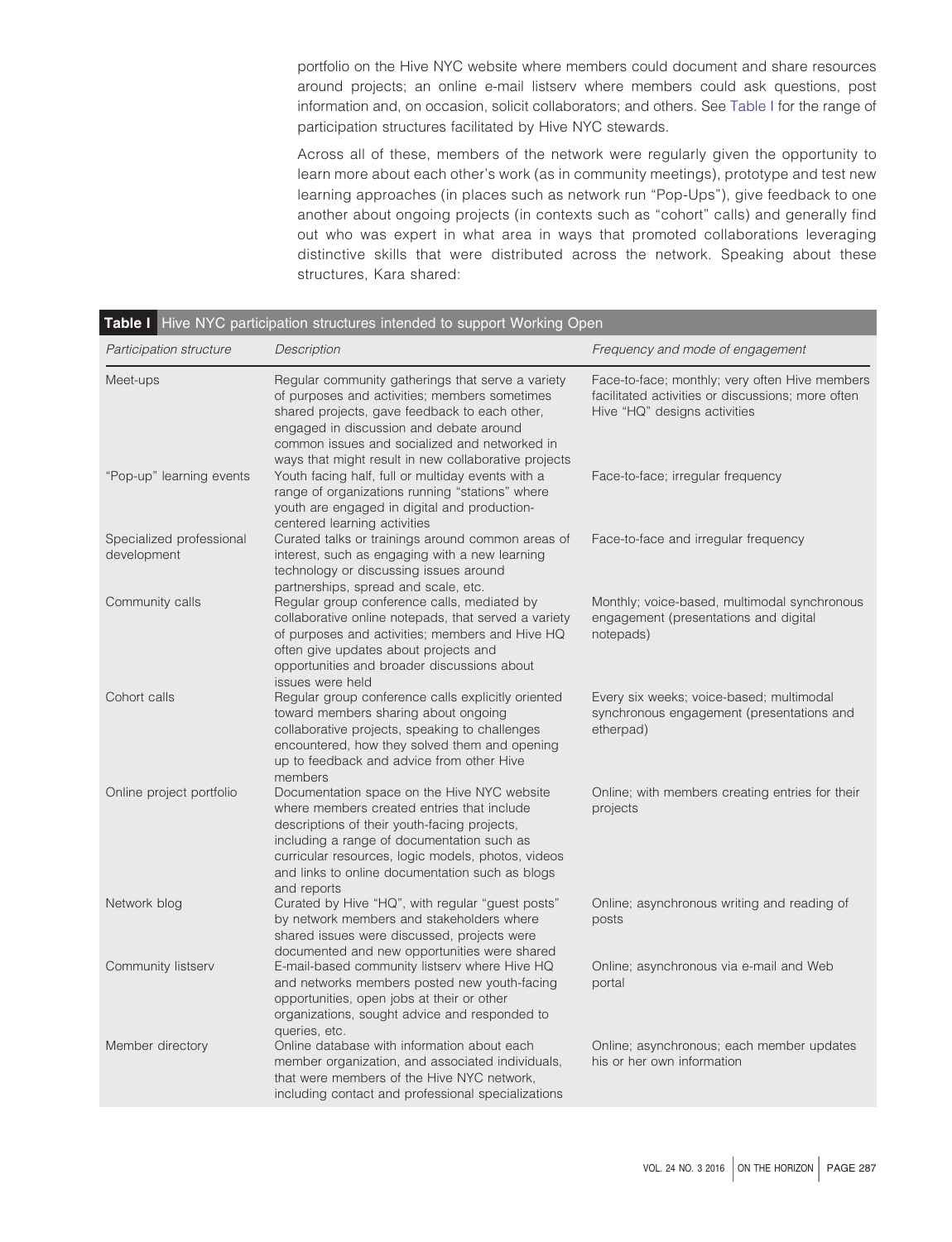[It's] really about circulating discovery and challenges. It's a way to identify problems and to take the larger problems and bring them forward to funders, to the field, to the rest of the Hive. [...] To me that kind of leadership part is also about sharing those kinds of discoveries.

Broadly, we see the kind of designed ecosystem outlined in this section as a means to foster a culture of Working Open across a distributed set of educational actors and potentially one that can be looked to as inspiration by other leaders of educational communities that have similar goals around supporting educators to collaboratively advance their work and engage in innovation. No single structure within the ecosystem supported this kind of approach alone – activities happening in one context might be documented and circulated in another, where they could be encountered and built upon in new ways by others in the network. Together, they formed an interwoven tapestry of supports for Working Open.

Having taken a high-level view of how Hive NYC stewards aimed to support a Working Open ecosystem in this section, next, we look more closely at the way these practices were instantiated *in situ* by educational organizations that were members of the Hive within a collaborative, open project.

# Hive Movable Game Jams: Working Open practices in an educator-led project

As an example of what Working Open looks like in practice within an educational community, we focus on a collaborative project, the HMGJ initiative, that was collaboratively developed and implemented by over a half a dozen Hive NYC member organizations. The game jam model involved organizations regularly coming together to organize 3-h events, hosted at different participating organizations' locations across the city, where each organization would set up a "station" with an associated set of activities that supported youth engagement in game production and associated design thinking practices. Youth would arrive, participate in an icebreaker that involved some short form game design activity and then for the majority of the event would rotate across the stations, closing with a presentation of the games produced during the jam. HMGJ is distinctive as an example in that the initiative explicitly utilized Working Open frames and practices as a mode of its development, but no actors from Mozilla were directly involved in the project's approach to development and implementation. We will describe here how the HMGJ project used Working Open practices in its development and implementation and also speak to how Hive members participating in the initiative reframed Working Open practices through the lens of learning as a way of making sense of this mode of work.

#### *Hive Movable Game Jam's instantiation of Working Open practices*

Perhaps, the most central Working Open practices the participating organizations engaged in were those related to enabling community contribution and public reflection and documentation. These practices were centrally supported by the mechanism of the "Game Jam Guide", a collaborative Google Doc that Michael, the central coordinator of the initiative who was an employee of a non-profit that promoted science and engineering learning, maintained and that participating organizations contributed to. Michael saw the guide as an "online space" related to the initiative where knowledge could "sit" and activities could be coordinated. The other Working Open practices of public storytelling, rapid prototyping and creation of remixable work were all present in the project, though less emphasized by participating organizations and less visible and salient in the data. In this section, we outline the ways in which these practices manifested within the HMGJ initiative.

A collaborative and semi-public Google Doc, the "Game Jam Guide" acted as a central organizing mechanism of the initiative. We describe it as semi-public in that Michael set up access to the guide in a way that those that came to it through public contexts such as various blog posts and Hive NYC listserv e-mails could view it, but only those that were actively participants in the initiative, as determined by Michael, could edit its content. Michael described the guide as having several purposes. First, it acted as an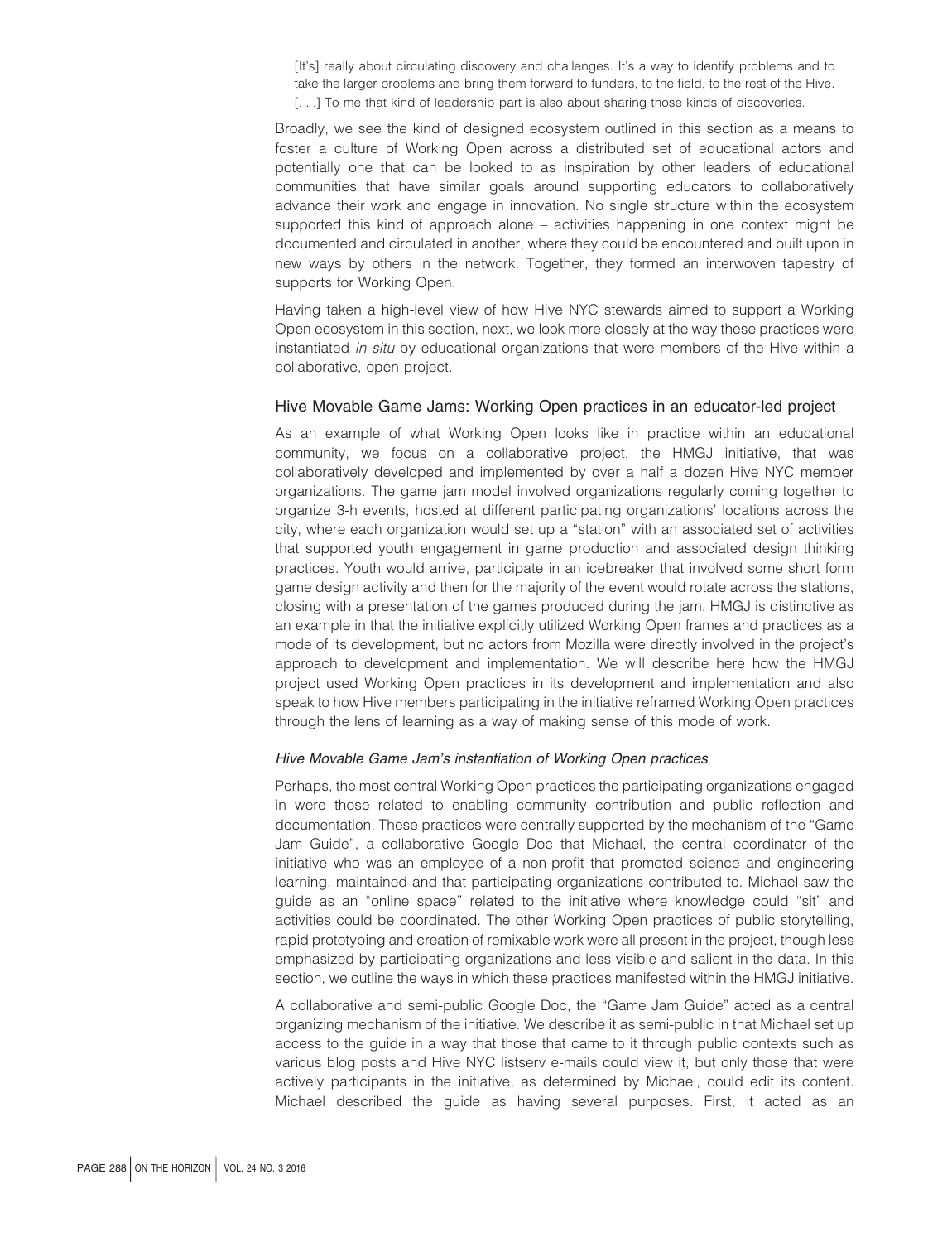asynchronous digital context where those actively participating in the initiative could organize upcoming Game Jams. In one section of the guide dedicated to this function, logistics related to upcoming events could be outlined, including when the Jam was happening, which organizations were participating in running stations, who was hosting the event and where it would happen, what activities would be run and by whom and what outreach efforts were being conducted. Second, it acted as a context for public documentation and reflection. In terms of documentation, organizations provided details on activities they had run at Jams including learning objectives, materials needed and how to enact the activities – in essence, they shared their curricular approach. Following the event, below the outline of an activity, reflections were captured in terms of how the activity went including tips about how to improve it.

In addition to using the Game Jam Guide as a context that enabled community contribution to the initiative, Michael described a variety of less and more intensive ways that organizations and individual educators could become involved in the project, all facilitated and supported in one way or another by the Game Jam Guide. They could run a station and associated activity at upcoming events that the initiative was organizing in New York City, either providing a new activity or adopting an existing activity that was documented in the guide. They could then contribute new activities they would run and/or reflections on existing activities in the guide. Most intensively, they could organize and run their own Game Jams using the model and activities described in the guide. These various modes of participation provided multiple avenues for interested parties to get involved and for those already involved to deepen their participation.

The project engaged in context setting and storytelling in a number of different ways, all geared toward bringing new actors into the initiative. Michael worked to craft public blog posts on the Hive NYC blog, posted e-mails to the Hive NYC listserv and shared out the Game Jam model, often alongside other participating organizations, at a variety of education conferences. In a blog post with a clear invitation to participate titled "Join the Movable Game Jam Initiative", Michael shared context on why organizations might get involved, stating that:

Collaborative game jams are a great way to teach youth about game design and to give them hands-on experience making and hacking games for themselves, but they're also a great way for the adults hosting the event to get to know other interested organizations, educators, people and parties – to start developing or strengthening a network. [. . .] The organizers share back to the initiative by adding to the live document for other organizers to read and use and comment on, and the learning and the sharing never end.

In writing the post, he aimed to provide context for why others might want to join ("to get to know other [. . .] organizations" and "to strengthen a network") and provided a clear view into what it looked like to participate ("teach youth game design", "add to the live document" and "share back to the initiative"). Throughout the post, he described what Jams looked like and pointed to practical ways that interested parties could get involved, including signing up for the initiative which would provide access to the Game Jam Guide. In interviews, he talked about how the Guide itself would be the core mechanism by which interested parties gained deeper context about the initiative and what it would look like to participate, stating that it acted as a "promotional shareable resource" and that "we want people to know about it" as a means of understanding "what we're doing".

Looking across these three practices of enabling contribution, public documentation and reflection and public context setting, one notable phenomenon is the way that that the initiative utilized a single, though multi-faceted, digital resource – the Game Jam Guide – as a means of intertwining and connecting these practices. It embodied the ways these practices often work in concert and reinforce one another, pointing to the cohesive, rather than discrete, nature of Working Open practices.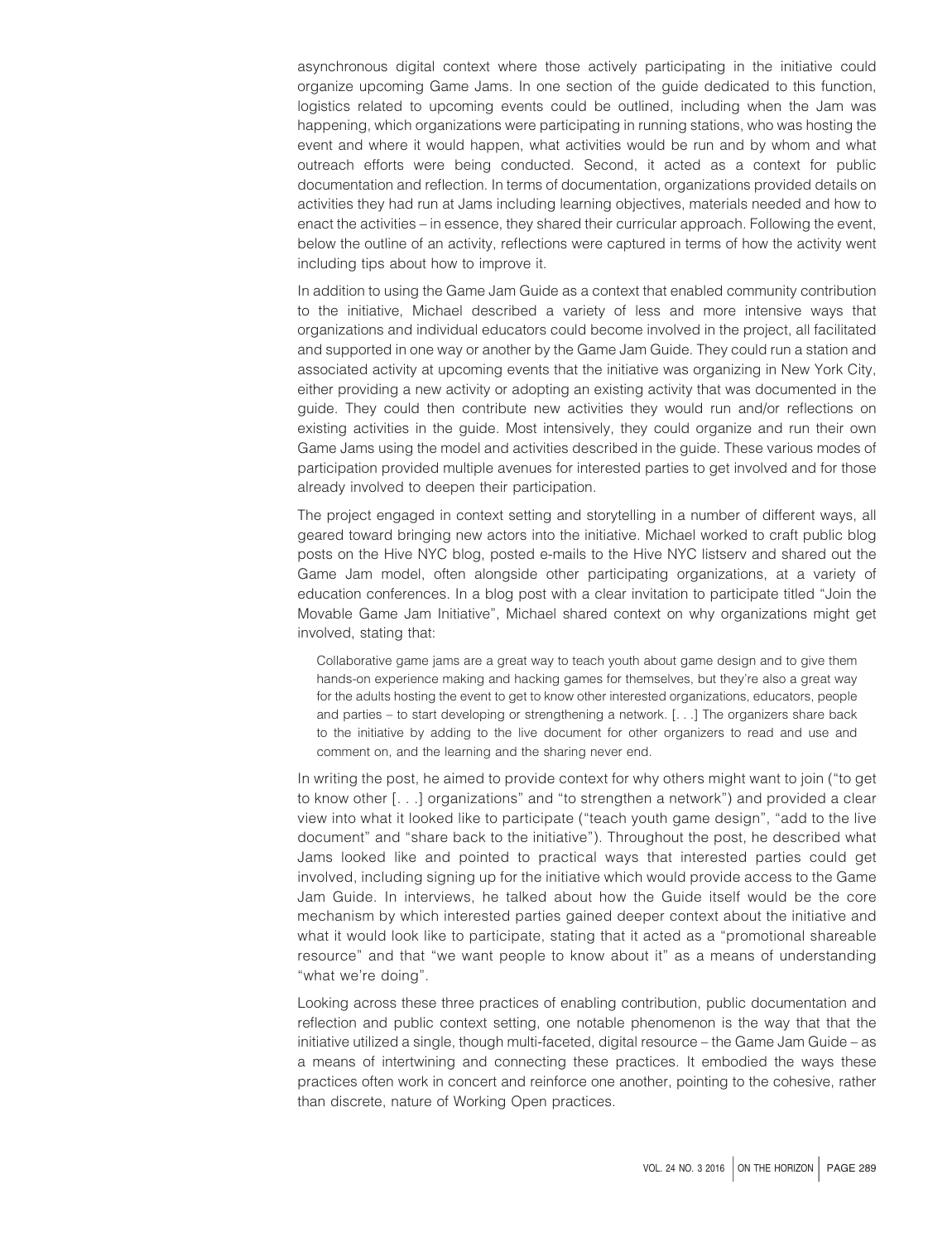Although it was less central in the discourse, the practice of rapid prototyping was inherent in the HMGJ program model on two levels – both the overall structure of the Game Jams was something that was actively iterated on, with Michael collecting data at each event and integrating changes to the game jam structure before the next event, and within the stations themselves, where organizations spoke about using the stations as contexts to test out new educational activities and technologies. One participating Hive member, Shirin, spoke about how running stations at Game Jams supported her organization's broader efforts to advance one of their core programs:

Doing it there helped think about how that Wearable Gaming workshop translates to another space and a shorter amount of time and different ages of youth. It was good testing for us.

She went on to talk about how her organization was engaged in work to figure out how this particular program could be brought to greater scale and how participating in the Game Jams allowed learning opportunities for her with regards to that goal:

I think with these workshops, there's an opportunity to spread them out and to reach more people and opening up those ideas and these opportunities to different people. [. . .] The Game Jam is connected to that because, even though it's a more condensed version of that two-day workshop, it's the same opportunity and it's the same way we can figure out how to better hold this workshop and what works best and what's effective.

Jared, another participant in the initiative, spoke about the Game Jams as a context for iterating on existing activities that were used by his organization in contexts outside of the Jams in a similar way, pointing to how the Jams allowed his organization to learn more about how to adapt activities in a new context:

The other benefit of participating in these sorts of jams is that there's always a chance to say like, "Okay, do we need to create different cards and are there more resources that we can build out that will make this particular activity more successful with youth?"

Jared points to how running activities at a Jam allowed reflection on existing activities and how they could be improved.

In addition to the opportunity for iteration on particular organization's curricular activities, the structure of the Game Jams, most notably their frequency, allowed the Jam model itself to be the subject of rapid iteration. Occurring just once a month at most during the project's most active periods, data and reflections collected at one Jam were reflected on in the interim period by organizations involved with the initiative and used to make changes to the design of the overall activity structure prior to the next Jam.

The final Working Open practice identified, created remixable work products and was also present in the HMJG initiative. Though participants rarely used this frame explicitly, the general model indexed this objective. This was enacted predominantly in the method of open documentation and contribution in the Game Jam Guide, which went alongside Michael's active encouragement of a range of other stakeholders that might join the initiative to utilize, adapt and contribute to activities in the guide. Although we did not find evidence that the initiative actively engaged in using open or "copyleft" licensing to create the formal legal conditions for remixing the activities that participants contributed to the Game Jam Guide, the discourse within the initiative indicates that parties involved expected and welcomed others to utilize, remix and add to the activities within the guide, aligning with Working Open practices around remixability. Functionally, with each new contribution to the guide, participants were reshaping what the resource looked like in a way that was based on their own expertise and practices.

#### *Reformulating Working Open within a learning frame*

A final consideration regarding Working Open practices in the context of the HMGJ initiative concerns the ways that participating organizations made sense of engagement in such an approach to project development and how this sense-making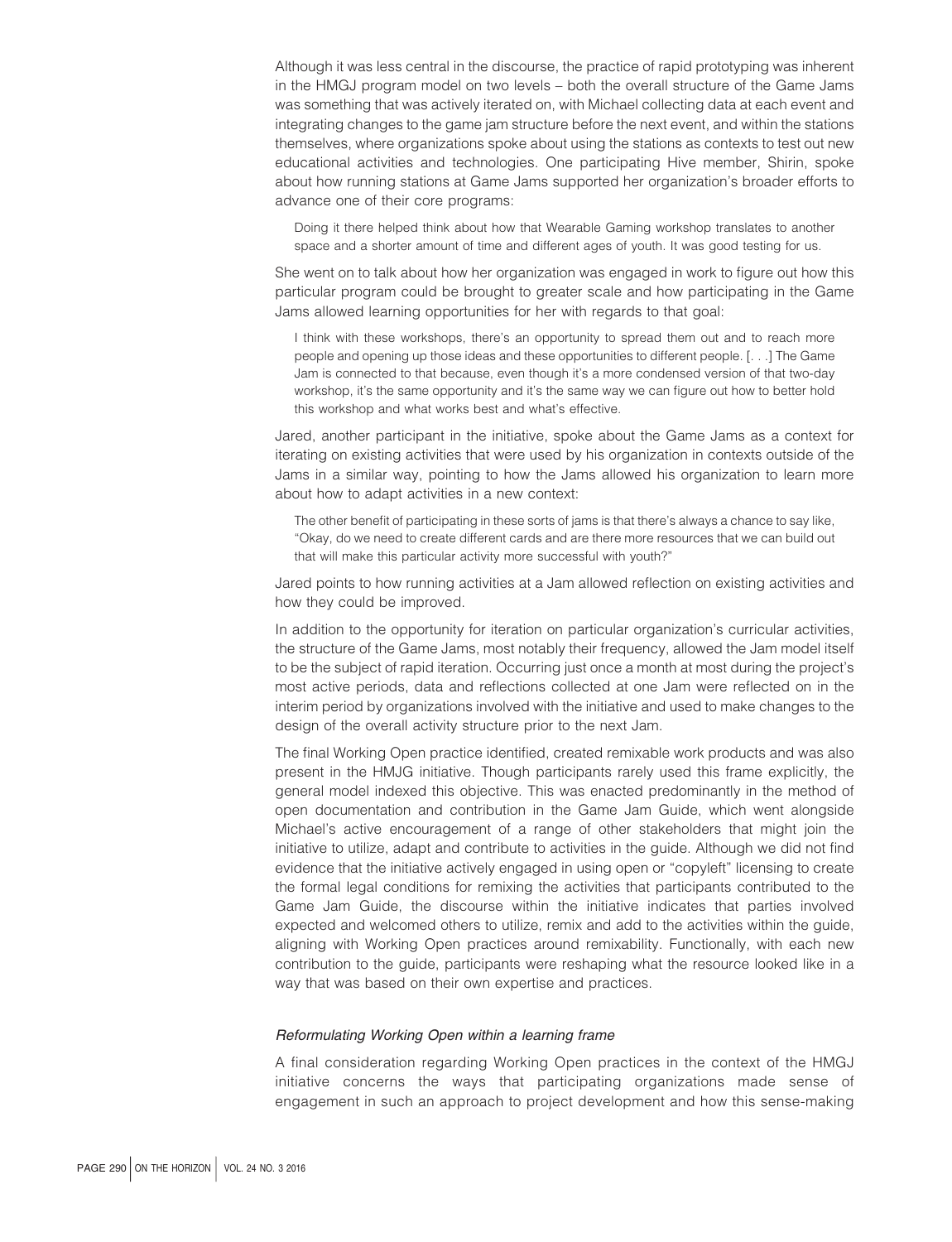might point to the mechanisms at play as practices such as these are viably appropriated into the culture of educational organizations. Specifically, we heard from multiple participants that they saw the open organizational model as indexing values they held around learning, and the ways that this value around learning reflected their core commitments both for young people and their views on organizational and professional development. In asking Michael about what he saw as the purposes and benefits of taking a Working Open approach, Michael said:

The Game Jam has two values. One is to youth because it's a great thing for them to do games. The other thing is to organizations as a mutual professional development. Everyone learns by participating and seeing everyone else. So, this is a way to formalize that value a little more and make it a little more apparent rather than something that just happened very informally in the pilot test. There's a very formal way we learn and share with each other.

Values around learning were made explicit not just internally to the project participants but also in their justification to funders and were framed in terms of "mutual professional development". Similar to the approach found with the National Writing Project of "teachers teaching teachers" [\(Lieberman and Wood, 2003\)](#page-14-15), it can be seen as a counterpoint to approaches to professional learning in educational organizations that often frame a single group of professional development facilitators as the experts in a given area and participants as lacking in this expertise. Michael points to the transparent nature of the project as contributing to this – "Everyone learns by participating and seeing everyone else" – and that the Working Open approach acts as "a way to formalize that value a little more". He points here to the idea that these practices can be seen as a general approach to engaging in professional learning activities. Michael spoke to the fact that this value around learning associated with practices such as public reflection and documentation was only something he came to realize after some of the initial pilot work done on the Game Jam model. He stated this about the Jams implemented during that pilot:

We did a little recap at the end that was just like, "Hey, let's do something before everyone leaves". It wasn't like, "Oh, we're going to share". And then I asked everyone to write things up afterwards just so I could document it for a Hive blog and then it was like "You know, this actually should be compiled and shared probably". And so it just seemed to make sense. There was no forethought. There's no idea that this would be a good thing for the [organizational] partners. I was only really thinking about documenting to share out to the Hive. I wasn't thinking about this being of value to all of the staff that attended, but after we ran the second one, what was clear to everyone is whenever the other staff left, they were super-energized by the experience. They really enjoyed it and got something out of it that they could bring back to their organizations.

Michael's initial approaches during the pilot did involve engagement in Working Open practices, particularly those relating to public documentation, but "there was no forethought" in terms of the kinds of learning benefits these kinds of practices could bring to those organizations involved in the initiative. His coming to see such practices as something that could be framed in terms of promoting learning was one that only came through direct engagement.

Other participating organizations used similar frames to describe how this approach connected to values around learning. Shirin stated that:

Being part of the Hive and this other active way is really great, to be working with other organizations that are doing different programming but in similar concepts and how we can learn from each other. I think it's great to have that.

She does not explicitly talk about "Working Open", but rather points to a somewhat ambiguous, but to her, distinct, "active way" of working with other organizations in a way that allows them to "learn from each other". She used other common terms within education, in particular, the generation of "best practices" that are related to professional learning as part of what she saw the project's approach being able to support: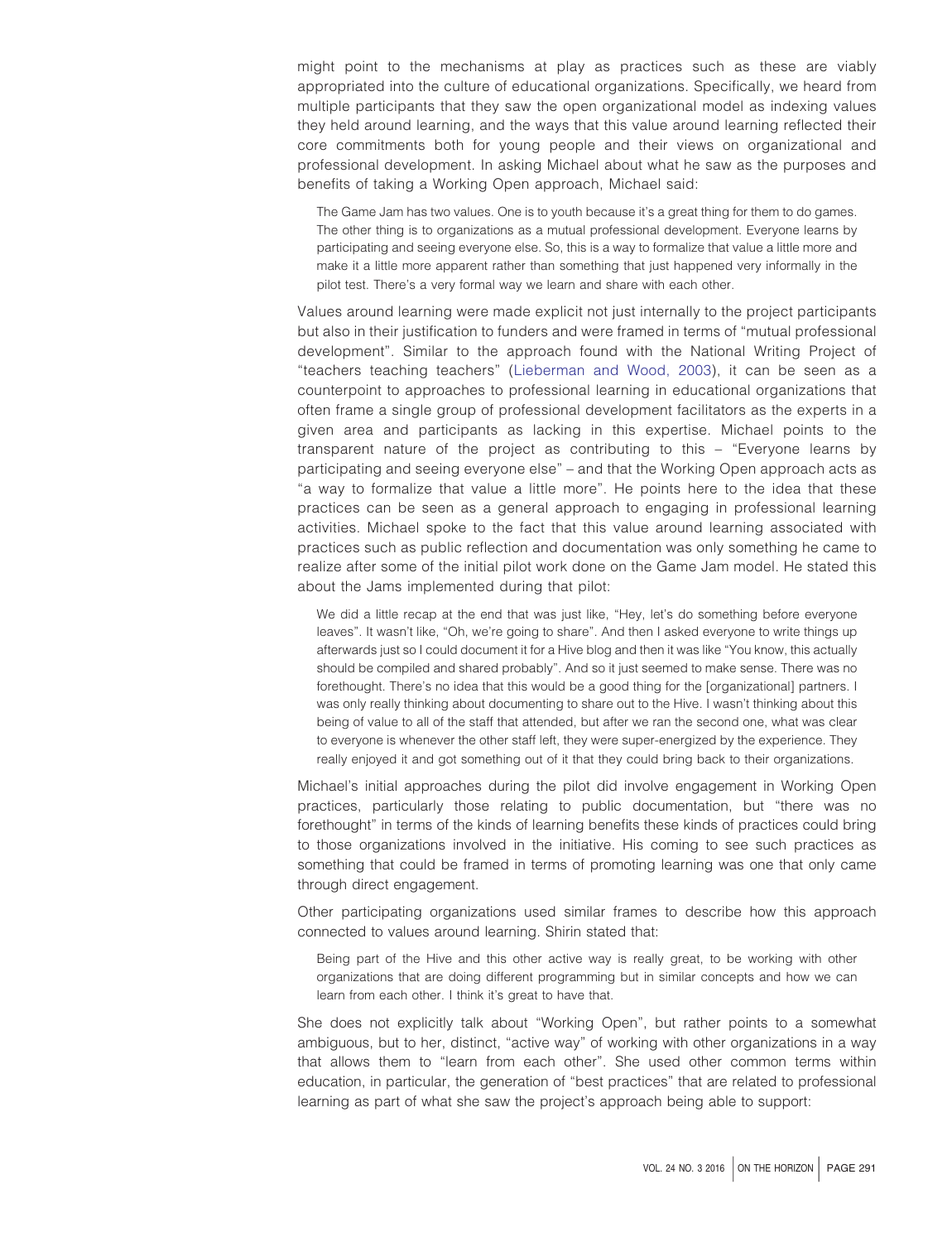I think there are two types of things I'm really seeing being generated. One is the activities themselves that really nail it and really do deep engagement with a bunch of kids in a short time. And the other thing is like best practices for how they invent this whole, or the activities as whole should be structured.

We interpret this framing of Working Open practices with the value of "learning", broadly conceived, as one mechanism used by those participating in them to make sense of ways of work that were distinctive as beneficial and, importantly, aligned with core commitments around learning that were held by these informal educational organizations.

The Hive Movable Game Jam initiative is consequential in that it provides an example of how Working Opening practices were manifest in the work of organizations within Hive NYC Learning Network in ways that were not directly facilitated by actors coming from the Open source world and Mozilla itself, but rather organizations that were taking inspiration from that broader cultural context in ways that made sense for their work. In enacting these practices, certain ones were somewhat emphasized over others to advance the project and achieve its particular goals. Finally, the perspectives of the participants pointed to ways that existing commitments around learning were used as a means of making sense of engagement in Working Open practices.

# Recommendations for Working Open in education

In talking about Working Open, Hive NYC members and Mozilla Foundation experts identified a number of benefits to this approach to work; it can result in improved projects, promote greater efficiency, increase the discoverability of projects that people can get involved in, help identify who in the community has what expertise and generally create a stronger "commons" of knowledge and relationships within a community. But achieving these goals is not straightforward, so in this section, we reflect on what we have observed in the Hive community and what kinds of things people recommended for both organizations that want to Work Open and for leaders of educational communities who want to foster ecosystems based on these values.

#### *Enable meaningful participation*

One expert from Mozilla saw this as the overriding principle that should guide both individuals who want to adopt an open approach in their projects and leaders who want to foster open ecosystems. Considerations of how people sharing and contributing to projects should be led by a fundamental orientation toward how that participation can be meaningful to the contributor. Specifically, this means how participation might allow contributors to, for example, learn new skills, build valued relationships, have their own work and expertise become better recognized or help them to achieve their own organizational priorities.

# *Share both process and product*

Sharing was conceptualized as happening in open work both on the level of reflections and meaning-making around projects in places such as blog posts, wikis and presentations and on the level of the work product itself – the curricula, approaches or technologies that are being produced. Reflective sharing might include documentation about how a curriculum or educational program is unfolding as it is being implemented, perspectives of students involved in a project, early prototypes or sketches, thought pieces or opinions and the results of a pilot or experiment. Sharing the work itself, be it a curriculum, digital tool or youth-created artifacts, was seen as serving linked but distinct purposes. Coupled with reflections, it allows others to clearly understand what the "embodied" work looks like in ways that are concrete – what previously might have seemed abstract and unclear within reflective documentation can become grounded when paired with actual objects of work. Finally, sharing the objects of work itself allows others to directly build on and adapt them within their own contexts.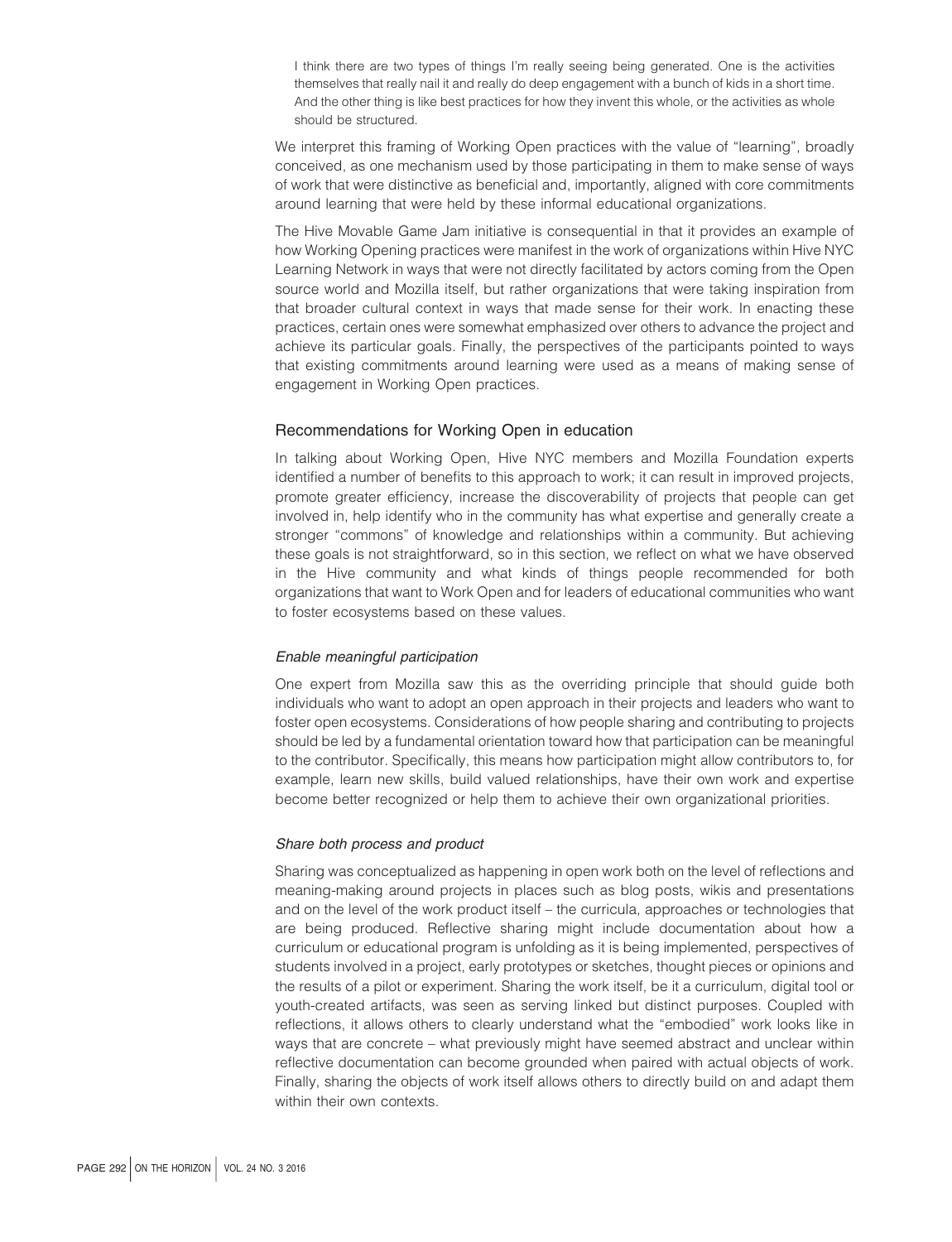# *Know "what gear" of "Open" you are in*

Jason, the staffer at Mozilla mentioned earlier, wrote about the importance of knowing "what gear of open" you're in, laying out four different levels: "0) Closed, 1) Not yet, 2) Open and 3) Shout it from the Rooftops". He acknowledged that at different stages, a project might share in different ways, and that certain things are simply never shared, such as sensitive student data.

# *Consider the audience of worked shared*

Another way Hive members spoke about audience was through the lens of considering different stakeholder groups that were relevant in different moments and in different ways. Core project teams and collaborative partners could be seen as having the most access to and context around the work as it unfolds. But beyond that, "openness" might extend to a range of different groups – this might mean broader teams within a project's home organization, individuals external to the project that might be useful to consult along the way and trusted youth and students who might play a role in the design process itself through testing and giving feedback on a new lesson or tool.

When thinking about issues of audience, educators shared the importance of being intentional about when, with whom and for what purposes something gets shared. They spoke about how their organizations can proactively put systems and plans in place from the beginning of a project so that open work does not just become an afterthought, but part of a thoughtful strategy of engagement and community collaboration.

# *Watch out for tensions*

Working in an open way inevitably invites some new risks and challenges, some particular to the context of education, that should be attended to as an organization or community engaged in these practices. Concerns may arise related to reputation when it comes to sharing in-progress work that is not polished, issues of project "ownership" that become somewhat blurred in open work, concerns over involving youth in open practices in ways that ensure their safety and privacy or just the general challenge of navigating prolific amounts of information that are produced and can make people feel like they are "drinking from a firehose", as one Hive member put it. Tensions will of course be specific to a given context, but the ones mentioned here were surfaced in the Hive communities' conversations and found in some of the projects we studied.

# *Frame Open practices within values around learning*

As noted at the end of the Movable Game Jams case, one way that Hive members made sense of Working Open was seeing it through the lens of an alternative mode of professional learning, one that promoted agency, experimentation and collaboration. Understanding these practices as being about a collective approach to learning in a professional community speaks to the commitments that are already present in educational communities and can guide how Working Open gets enacted in a way that is rooted in a core value, as opposed to being about procedurally following some pre-determined recipe.

# Conclusion

We see Hive NYC as a context that includes two key elements that make Working Open possible: a *collective* of educators developing pedagogical innovations and an *infrastructure* that supports creating this work in the open. Seen as a *collective*, the network includes a range of talent and specialization among members, a strong sense of trust between them and a general norm and understanding that experimentation and failure is part of what the network does. Seen as an *infrastructure*, the network provides a set of existing and malleable contexts in which open work can occur, from online spaces such as the Hive NYC listserv, blog and portfolio to offline spaces such as meet-ups, pop-ups and more formal collaborations. These two assets – a strong community and a range of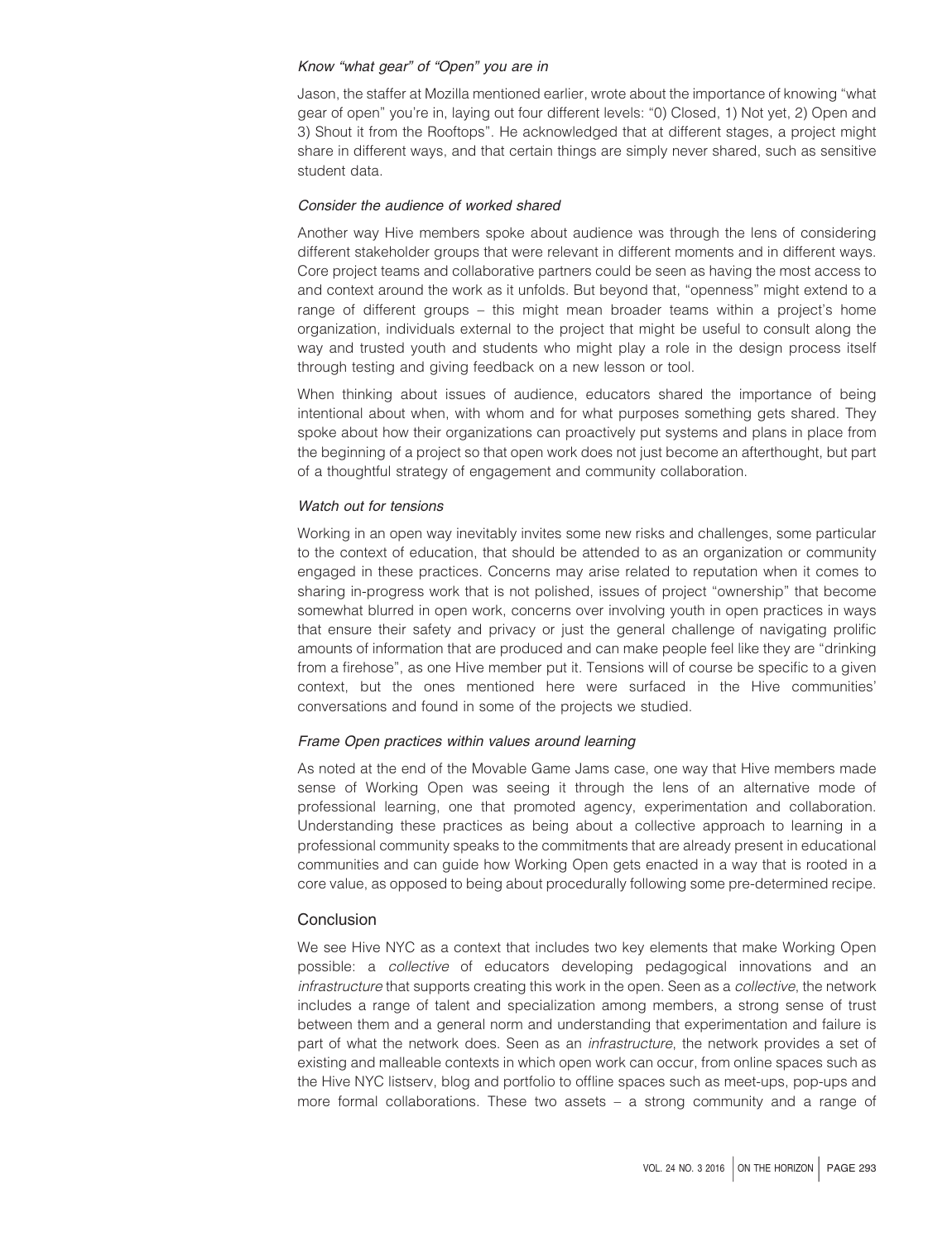infrastructure that can act as connective tissue – create a firm ground on which organizations can develop and share their work in an open way.

Hive NYC itself represents an experiment in how a new kind of educational ecosystem and community of professionals and organizations might be built. As a collective, it shows how the field of education might draw on innovation practices, such as Working Open, that originate in other sectors, but think through what these mean in the context of doing educational work, contending and co-existing with existing organizational norms and routines and changing in ways that are suited to the problems educators face as they attempt to benefit youth.

As other educational communities look to this mode of work as a means to promote more innovative, flexible and effective learning opportunities for young people, we imagine that Working Open might take different shapes, utilize different supports and engage with different types of problems. As open practices continue to circulate in the educational world, we see it critical to continue research on how such processes are adapted, what challenges educators face as they enact them and what structures best support an open approach.

#### Note

<span id="page-14-14"></span>1. All names that appear are pseudonyms.

# **References**

<span id="page-14-9"></span>Anderson, D.P., Cobb, J., Korpela, E., Lebofsky, M. and Werthimer, D. (2002), "SETI@ home: an experiment in public-resource computing", *[Communications of the ACM](http://www.emeraldinsight.com/action/showLinks?crossref=10.1145%2F581571.581573&isi=000178820900020)*, Vol. 45 No. 11, pp. 56-61.

<span id="page-14-2"></span>Atkins, D.E., Brown, J.S. and Hammond, A.L. (2007), *A Review of the Open Educational Resources (OER) Movement: Achievements, Challenges, and New Opportunities*, Creative Common, Mountain View, CA, pp. 1-84.

<span id="page-14-6"></span>Benkler, Y. (2002), "Coase's Penguin, or, Linux and the nature of the firm", *[Yale Law Journal](http://www.emeraldinsight.com/action/showLinks?crossref=10.2307%2F1562247&isi=000180062600001)*, Vol. 112, No. 3, pp. 369-446.

<span id="page-14-7"></span>Benkler, Y. (2006), *The Wealth of Networks*, Yale University Press, New Haven, CT.

<span id="page-14-12"></span>Chesbrough, H.W. (2006), *Open Innovation: The New Imperative for Creating and Profiting from Technology*, Harvard Business Press, Bringhton, MA.

<span id="page-14-1"></span>Coleman, E.G. (2013), *Coding Freedom: The Ethics and Aesthetics of Hacking*, Princeton University Press, Princeton, NJ.

<span id="page-14-10"></span>Eiben, C.B., Siegel, J.B., Bale, J.B., Cooper, S., Khatib, F., Shen, B.W. and Baker, D. (2012), "Increased Diels-Alderase activity through backbone remodeling guided by Foldit players", *[Nature](http://www.emeraldinsight.com/action/showLinks?crossref=10.1038%2Fnbt.2109&isi=000300269100023) [Biotechnology](http://www.emeraldinsight.com/action/showLinks?crossref=10.1038%2Fnbt.2109&isi=000300269100023)*, Vol. 30 No. 2, pp. 190-192.

<span id="page-14-5"></span>Forte, A. and Lampe, C. (2013), "Defining, understanding, and supporting open collaboration lessons from the literature", *[American Behavioral Scientist](http://www.emeraldinsight.com/action/showLinks?crossref=10.1177%2F0002764212469362&isi=000323115600001)*, Vol. 57 No. 5, pp. 535-547.

<span id="page-14-11"></span>Gillmor, D. (2004), ["We the media: grassroots journalism, by the people, for the people"](http://www.emeraldinsight.com/action/showLinks?crossref=10.1145%2F1012807.1012808), available at: [www.authorama.com/we-the-media-1.html](http://www.authorama.com/we-the-media-1.html)

<span id="page-14-13"></span>Hart, J. and Albrecht, B. (2004), "Instructional repositories and referatories", *ECAR Research Bulletin*, Vol. 5 No. 2.

<span id="page-14-3"></span>Hylén, J. (2006), "Open educational resources: opportunities and challenges", *Proceedings of Open Education*, Paris, pp. 49-63.

<span id="page-14-4"></span>Kelty, C.M. (2008), *Iwo Bits: The Cultural Significance of Free Software*, Duke University Press, Duke.

<span id="page-14-0"></span>Lave, J. and Wenger, E. (1991), *[Situated Learning: Legitimate Peripheral Participation](http://www.emeraldinsight.com/action/showLinks?crossref=10.1017%2FCBO9780511815355)*, Cambridge University Press, Cambridge, MA.

<span id="page-14-15"></span>Lieberman, A. and Wood, D.R. (2003), *Inside the National Writing Project: Connecting Network Learning and Classroom Teaching*, Teachers College Press, New York, NY, Vol. 35.

<span id="page-14-8"></span>Mustonen, M. (2003), "Copyleft – the economics of Linux and other open source software", *[Information](http://www.emeraldinsight.com/action/showLinks?crossref=10.1016%2FS0167-6245%2802%2900090-2&isi=000182129200006) [Economics and Policy](http://www.emeraldinsight.com/action/showLinks?crossref=10.1016%2FS0167-6245%2802%2900090-2&isi=000182129200006)*, Vol. 15 No. 1, pp. 99-121.